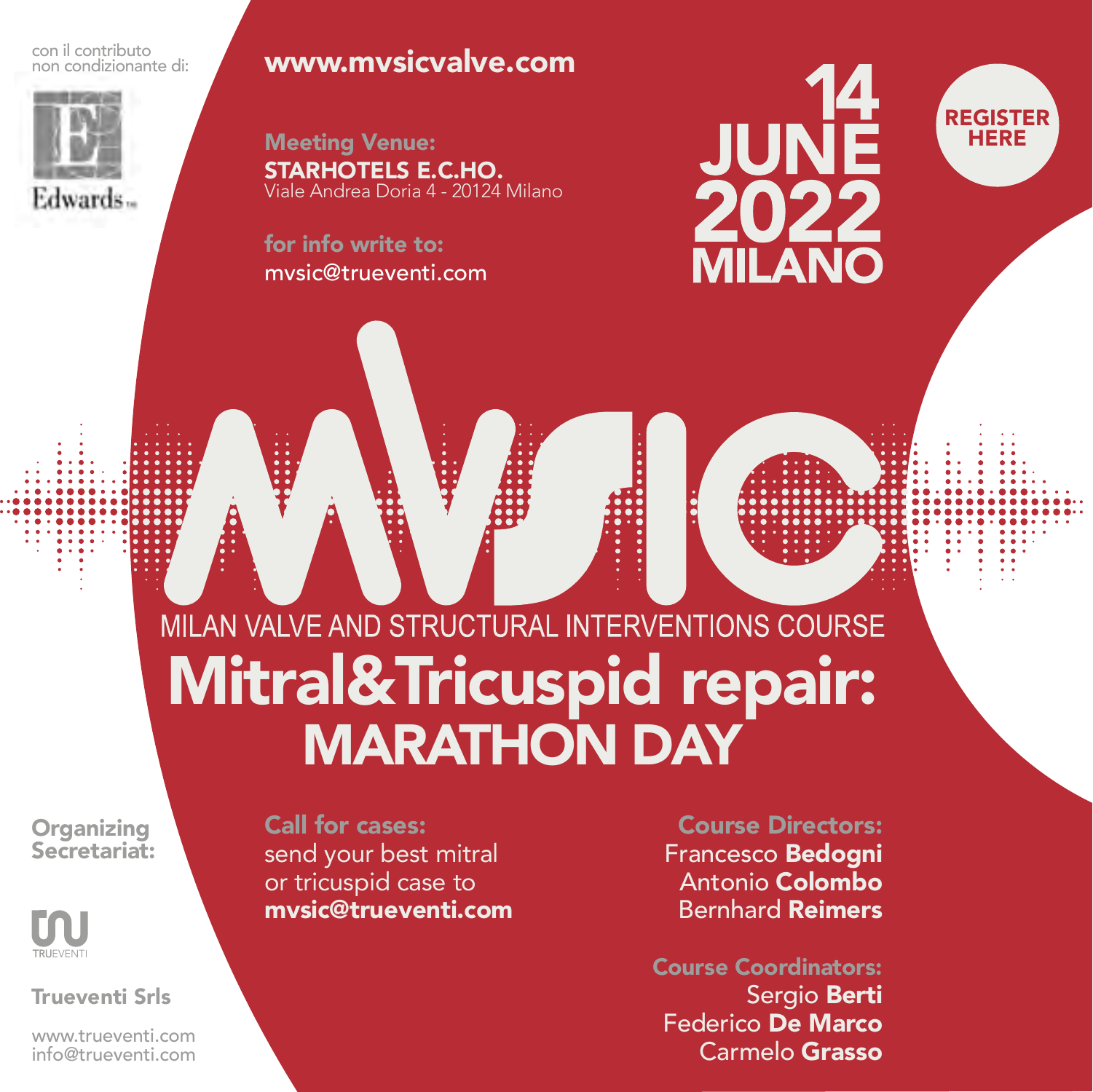

### Course Directors

Francesco Bedogni Milano IT Antonio Colombo Milano IT Bernhard Reimers Milano IT

# Course Coordinators

Sergio Berti Massa IT Federico De Marco Milano IT Carmelo Grasso Catania IT

## Invited Speakers&Operators

Eustachio Agricola Milano IT Giuseppe Bruschi Milano IT Mauro Cassese S. Giovanni Rotondo (FG) IT Paolo Denti Milano IT Alfonso Ielasi Milano IT Niklas Schofer Hamburg DE Massimiliano Mariani Massa IT Francesco Maisano Milano IT Antonio Mangieri Milano IT Antonio Montefusco Torino IT Francesco Musumeci Roma IT Giuseppe Patti Novara IT Maurizio Tusa Milano IT





For info visit [www.mvsicvalve.com](https://mvsicvalve.com/) or write to mvsic@trueventi.com